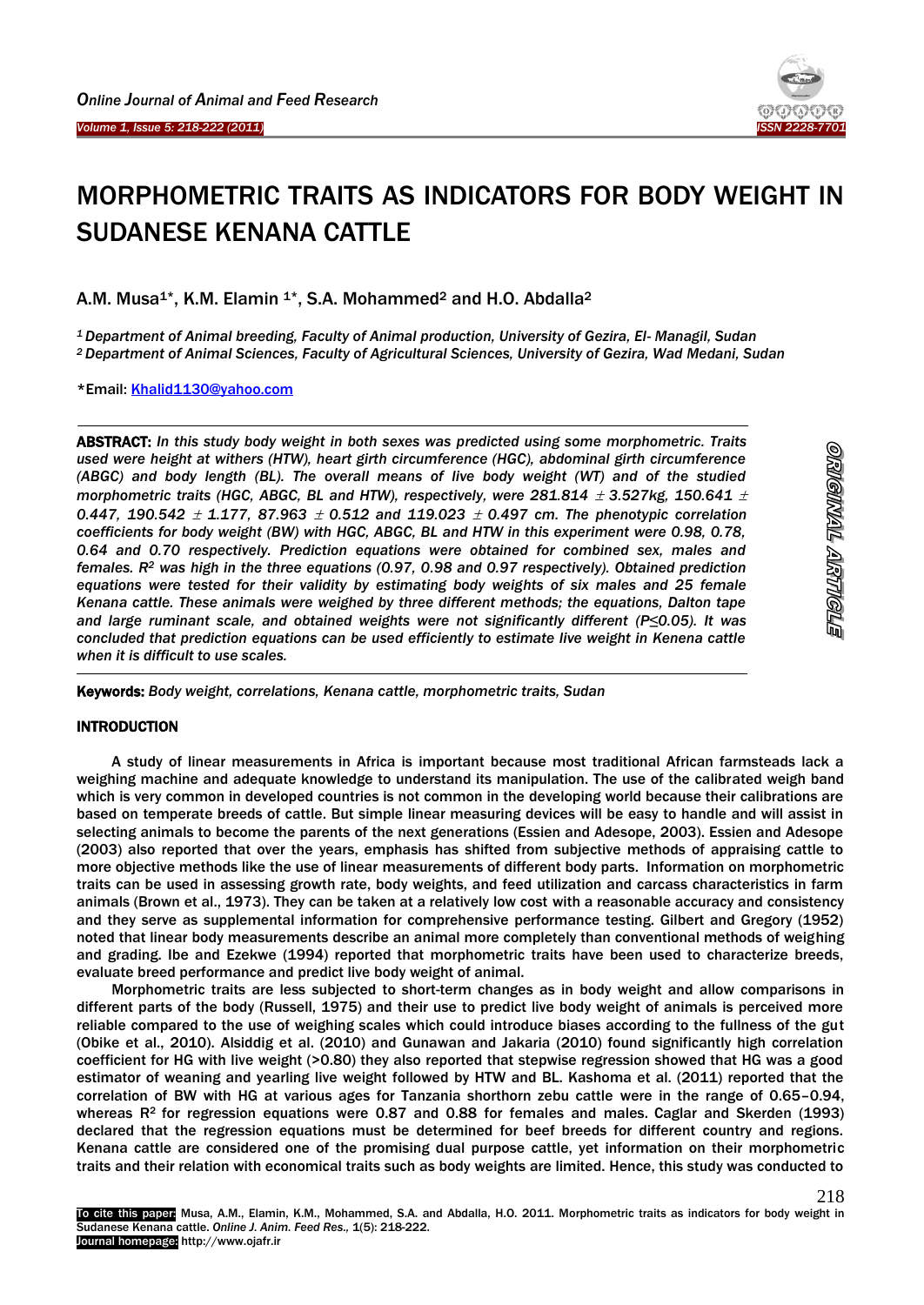provide essential information on some of these morphometric traits.

### MATERIAL AND METHODS

### Location of study

Data analyzed in this study was collected by measuring morphometric traits in cattle at Um-Benein Research Station and villages around it. This area, Um-Benein, was located in Sinnar state on the western bank of the Blue Nile about 360 km south of Khartoum and 9 km south of Singa. It lies between latitude 13° 04 N and longitude 33° 56 E and is 435 meters above sea level. There are three distinct seasons in the year based on rain fall and temperature, winter (November - February), hot summer (March - June); and wet summer (July - October), with some showers in May and June. In addition to some herds that were studied in the Gezira State.

### Animals and their management

A total of 301 animals (Kenana cattles) were used to estimate morphometric traits, whereas thirty one animals (males and females at different ages) were weighed using weighing machine to compare obtained weights with those calculated from prediction equations and Dalton tape for same animals. All the animals were housed in pens fenced by wood materials, steel pipes and sheds of local materials and corrugated zinc sheets. Water was available all the time in steel troughs.

### Statistical analysis

The data were subjected to statistical analysis in the SPSS (1983), using least square fixed model procedure (Harvey, 1977) model one. The model included fixed effects of sex, age, lactation number and herd. The residual mean square was used as the random error term to test the significance of differences among groups. The general model fits the data was:

# $Y_{ijkl} = \mu + S_{il} + A_{jl} + H_{il} + e_{ijkl}$

# Where:

 $Y_{ijkl}$  = the trait studied (Live body weight).

 $\mu$  = the overall mean underlying the trait.

- $S_i$  = the effect of ith sex (for  $i = 1$  and 2).
- $Ai = the effect of i<sup>th</sup> age (for i = 1...5).$
- $H_{\parallel}$  = the effect  $I^{th}$  of herd (for  $I = 1...3$ ).

 $e_{ijkl}$ = the random error term (All factors considered fixed except for the random error term).

## RESULTS AND DISCUSION

Table1 shows least square means of BW, HG, ABC, BL and HTW. The overall mean for HTW for Kenana cattle were similar to those obtained by Alsiddig et al. (2010) for Sudan Zebu Cattle (Baggara type) and Aamir et al. (2010) for Kenana cattle, but lower than others reported for some Sudanese cattle breeds (FAO, 1995). The increase in estimates of Morphometric traits with age in Kenana cattle in this study was similar to the result reported by Green and Carman (1978) who showed that skeletal development within a population become relatively more uniform with age and with that Aamir (2010) who indicated that these measurements were affected with age and the live weight of the animal.

The results in table 2 shows that there was increase in mean values of morphometric traits and body weight with age, this is similar to the finding reported by Green and Carman (1978).

Information on correlation coefficients between morphometric traits and productive traits were scare. The results in Table 3 showed that a significantly ( $P\leq 0.01$ ) high positive correlation coefficient exist between body weight and heart girth ( $r = 0.98$ ). This estimate was higher than the results obtained by Alsiddig et al. (2010) in Baggara cattle. However, in early report, Francis et al. (2002) observed a similar trend that body weight was highly correlated ( $r \ge 0.90$ ) with body length, heart girth, height at withers and abdominal girth but particularly so with heart girth (r = 0.96). The results suggested that any of these variables or their combinations would provide a good estimate of predicting live body weight in Kenana cattle. Orheruata (1988) found a similar trend in beef cattle, that high heart girth circumference measurement meant more muscle in the meat.

Different regression equations were also derived to predict live body weights in Kenana cattle. Francis et al. (2002) developed some prediction equation for these traits in Zimbabwe for indigenous, Friesian, Brahman, Red Dane and crossbred cattle.

Y= -388.438-0.153ABGC-0.419HTW-0.083BL+5.022HGC (R<sup>2</sup>=0.97) (1)

Y= -377.487+5.483HGC-0.427ABGC-0.883BL-.012HTW (R2=0.98) (2)

Y= -407.830+5.105HGC-0.123ABGC+0.012BL-0.487HTW (R2=0.97) (3)

Differences in estimates of morphometric traits reflect useful measures that depict the size and shape of animal.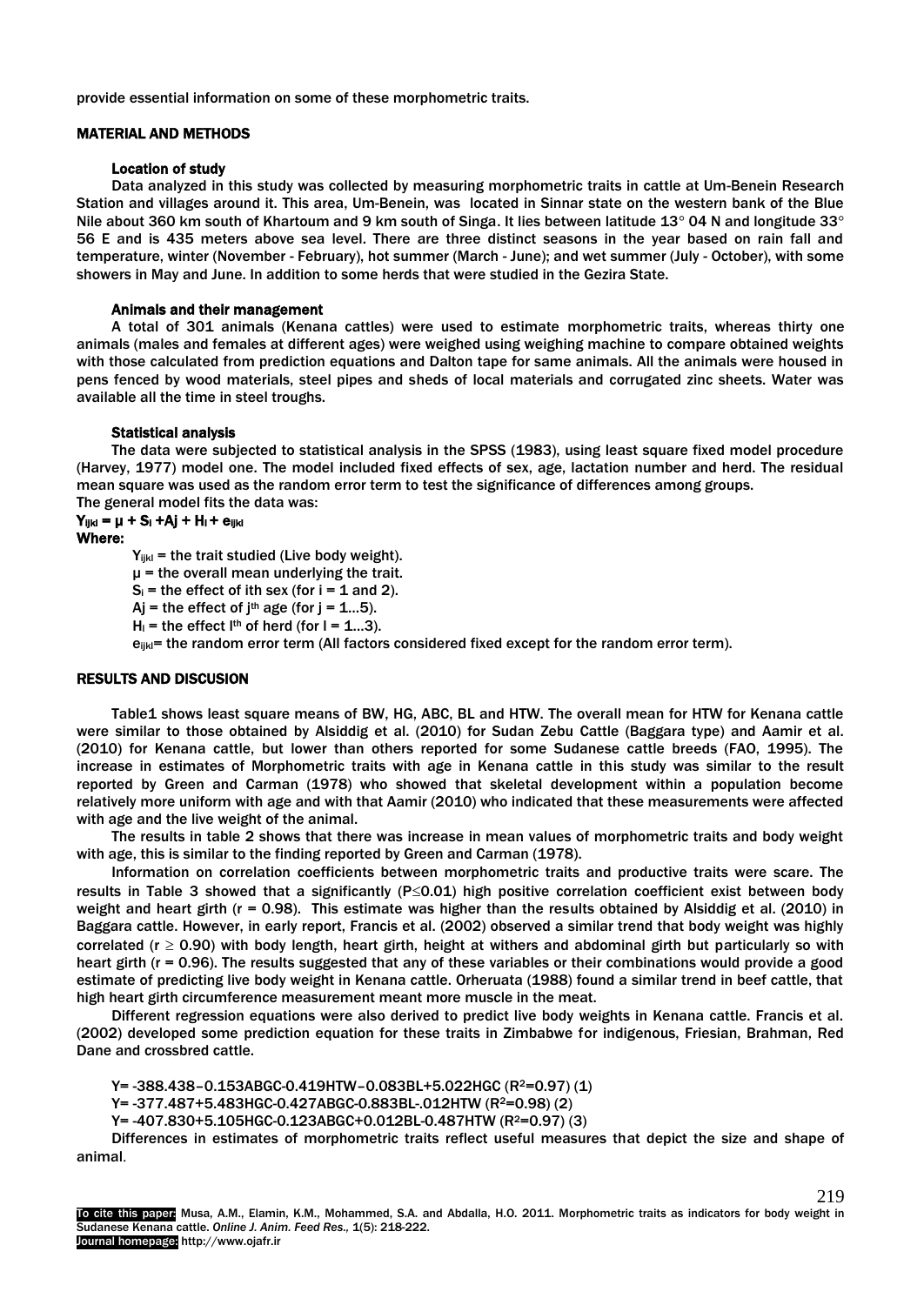| Table 1 - Least square means (means ESE) ofmorphometric traits of Kenana cattle according to sex and age groups.                     |              |     |                    |                   |                   |                  |                   |
|--------------------------------------------------------------------------------------------------------------------------------------|--------------|-----|--------------------|-------------------|-------------------|------------------|-------------------|
| Age                                                                                                                                  | <b>Trait</b> |     | BW (kg)            | HGC(cm)           | AGC(cm)           | BL(cm)           | HTW(cm)           |
|                                                                                                                                      | <b>Sex</b>   | No. |                    |                   |                   |                  |                   |
| $1-2$ yrs                                                                                                                            | Male         | 05  | 188.00±10.56       | $129.12 \pm 1.33$ | $156.43 \pm 1.23$ | $77.56 \pm 1.33$ | $106.00 \pm 2.50$ |
|                                                                                                                                      | Female       | 35  | $184.24 \pm 8.62$  | $128.11 \pm 1.38$ | $155.32 \pm 1.89$ | 75.66±1.06       | $104.85 \pm 1.19$ |
| $3-4yrs$                                                                                                                             | Male         | 07  | $292.32 \pm 12.00$ | 149.00±2.20       | $161.21 \pm 0.34$ | $85.33 \pm 1.44$ | $111.03 \pm 2.33$ |
|                                                                                                                                      | Female       | 12  | $284.22 \pm 16.29$ | $150.00 \pm 2.12$ | 180.47±2.87       | $86.63 \pm 1.62$ | 122.74±2.25       |
| 5-7yrs                                                                                                                               | Male         | 08  | 380.33±12.23       | $153.21 \pm 1.22$ | $195.44 \pm 1.33$ | $90.00 \pm 0.55$ | $125.00 \pm 2.33$ |
|                                                                                                                                      | Female       | 45  | $338.83 \pm 11.95$ | $152.83 \pm 1.26$ | 193.42±1.72       | $89.60 \pm 0.97$ | $123.35 \pm 1.65$ |
| 8-10yrs                                                                                                                              | Male         |     |                    |                   |                   |                  |                   |
|                                                                                                                                      | Female       | 82  | $307.28 \pm 4.92$  | $155.83\pm.01$    | 198.48±1.38       | $93.06 \pm 0.78$ | 122.85±0.68       |
| $>10$ yrs                                                                                                                            | Male         |     |                    |                   |                   |                  |                   |
|                                                                                                                                      | Female       | 103 | $297.96 \pm 19.12$ | $152.83 \pm 1.26$ | $198.30 \pm 3.18$ | $87.29 \pm 192$  | 122.47±2.82       |
|                                                                                                                                      | Male         | 301 | $281.81 \pm 3.53$  | $150.64 \pm 0.50$ | $190.54 \pm 1.39$ | $87.96 \pm 0.51$ | $119.02\pm0.50$   |
| <b>Overall</b>                                                                                                                       | Female       | 20  | $293.90 \pm 16.34$ | 130.83±2.24       | $160.17 \pm 3.48$ | $83.33 \pm 1.18$ | $112.67 \pm 1.07$ |
|                                                                                                                                      | Overall      | 281 | $282.03 \pm 4.98$  | 151.69±1.42       | $183.63 \pm 2.05$ | $95.56 \pm 0.70$ | $126.05 \pm 0.63$ |
| BW= body weight; HGC = Heart girth circumference; AGC = Abdominal girth circumference; BL = Body length and HTW = Height at withers. |              |     |                    |                   |                   |                  |                   |

| Table 3 - Phenotypic correlation coefficients between morphometric traits and some productive traits of Kenana cattle                                                                                                        |          |           |          |          |            |          |           |
|------------------------------------------------------------------------------------------------------------------------------------------------------------------------------------------------------------------------------|----------|-----------|----------|----------|------------|----------|-----------|
| <b>Trait</b>                                                                                                                                                                                                                 | HGC (cm) | ABGC (cm) | BL (cm)  | HTW (cm) | $ACB$ (kg) | ES (kg)  | Age (yrs) |
| HGC (cm)                                                                                                                                                                                                                     | 1.00     | $0.82**$  | $0.66**$ | $0.74**$ | $0.92**$   | $0.98**$ | $0.57**$  |
| ABGC (cm)                                                                                                                                                                                                                    |          | 1.00      | $0.55**$ | $0.66**$ | $0.91**$   | $0.78**$ | $0.66**$  |
| $BL$ (cm)                                                                                                                                                                                                                    |          |           | 1.00     | $0.59**$ | $0.48**$   | $0.64**$ | $0.40**$  |
| HTW (cm)                                                                                                                                                                                                                     |          |           |          | 1.00     | $0.58**$   | $0.70**$ | $0.47**$  |
| ACB (kg)                                                                                                                                                                                                                     |          |           |          |          | 1.00       | $0.92**$ | $0.55**$  |
| ES (kg)                                                                                                                                                                                                                      |          |           |          |          |            | 1.00     | $0.53**$  |
| Age (yrs)<br>$\star\star$ Correlation is significant at (0.01) level (2, tailed): HCC = Heart girth circumference: ACC = Abdominal girth circumference: RI = Rody length: HTMs = Height at withers: AC = Actual hody weight: |          |           |          |          |            |          | 1.00      |

\*\* Correlation is significant at (0.01) level (2- tailed); HGC = Heart girth circumference; AGC = Abdominal girth circumference; BL = Body length; HTWs = Height at withers; AC = Actual body weight; ES = Estimated body weights.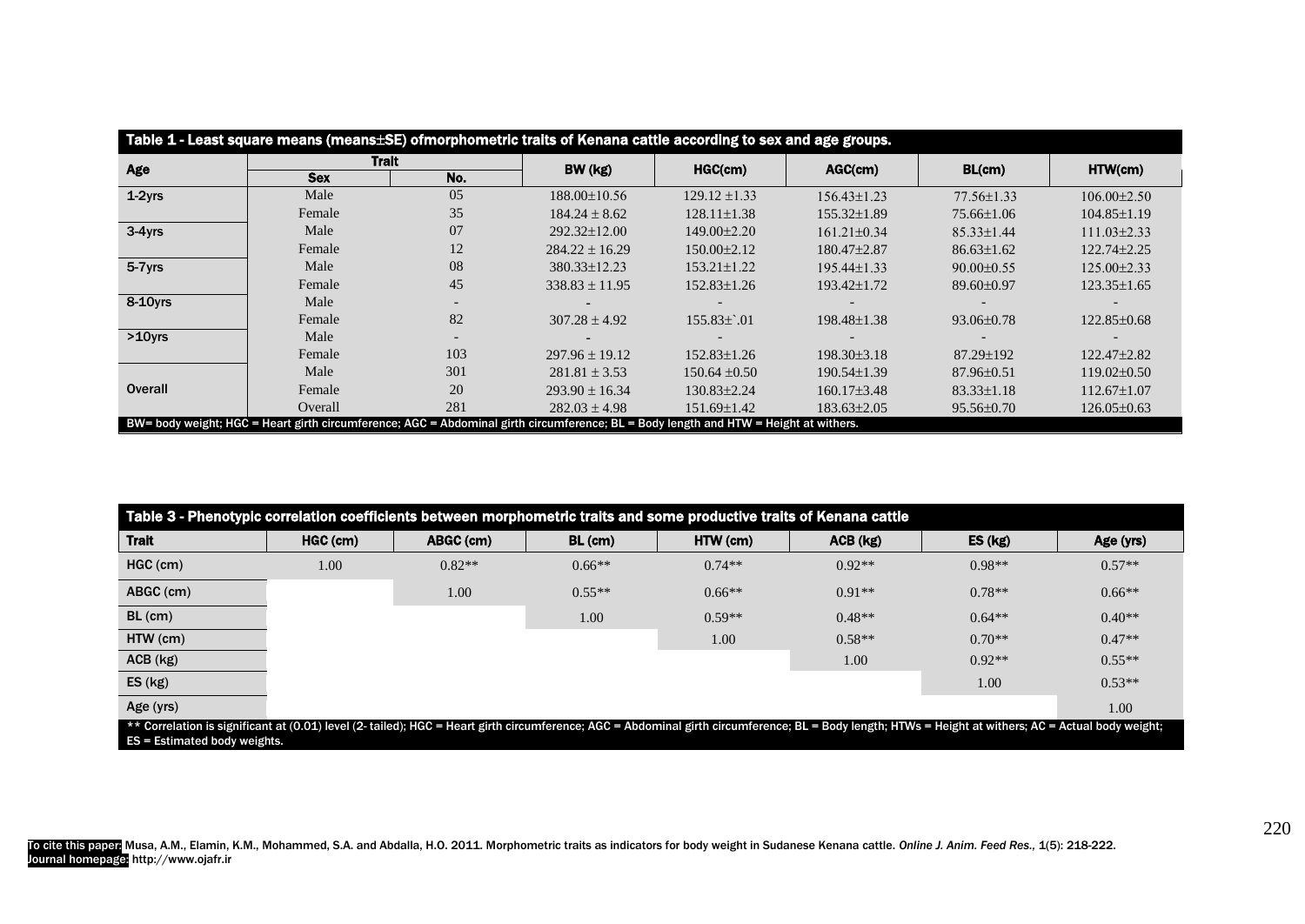The relatively high accuracy of live body weight prediction obtained in this study suggested that regression equations were sufficient to be use in prediction of body weight from linear body measurements in Kenana cattle. However, more studies are needed to emphasis this statement. This is advantageous, especially in the Sudan, with difficulties in weighing machines

| Table 4 - Least square means of estimated body weights (kg) for males and females Kenana cattle obtained                                    |     |                           |                |                            |  |  |  |
|---------------------------------------------------------------------------------------------------------------------------------------------|-----|---------------------------|----------------|----------------------------|--|--|--|
| using the scale, Dalton weighing band and the derived equation                                                                              |     |                           |                |                            |  |  |  |
| <b>Method of BW Estimation</b>                                                                                                              |     | <b>Males</b>              | <b>Females</b> |                            |  |  |  |
|                                                                                                                                             | No. | Weight $(M \pm SE)$       | No.            | Weight $(M \pm SE)$        |  |  |  |
| Dalton equation                                                                                                                             | 6   | 194.00 <sup>a</sup> ±5.05 | 25             | 274.80 <sup>b</sup> ±7.70  |  |  |  |
| <b>Derived equation</b>                                                                                                                     | 6   | $213.30^{\circ}$ ±8.08    | 25             | 283.80 <sup>b</sup> ±10.40 |  |  |  |
| The scale                                                                                                                                   | 6   | $190.33a + 6.33$          | 25             | 283.90 <sup>b</sup> ±8.90  |  |  |  |
| Total                                                                                                                                       | 18  | 199.20±4.33               | 75             | 280.20±5.10                |  |  |  |
| Means with the same letter were not significantly different (P > 0.05). a.b Different letters denote significant differences at (P < 0.05). |     |                           |                |                            |  |  |  |

### **CONCLUSION**

Information on morphometric is vital and valuable in management and breeding programs and should be well utilized to improve the performance of Sudanese cattle breeds, especially Kenana cattle.

### ACKNOWLEDGEMENT

1. University of Gezira is appreciated for funding this work.

2. Um-Benein Live stock Research Station, Shukaba Live Stock Research Station and Nishiesheba Dairy Farm staff members are thanked for their assistance during data collection.

### REFERENCES

- Aamir HM, Babiker SA, Yousif GM and Hassan YM (2010). Phenotypic characterization of Sudanese Kenana cattle. Research Journal of Animal and Veterinary Science, (5): 43-47.
- Alsiddig MA, Babiker MS, Galal MY and Mohammed AM (2010). Phenotypic Characterization of Sudan Zebu Cattle (Baggara type). Research Journal of Animal and Veterinary Science, (5): 10-17.
- Brown JE, Brown CJ and Butts WT (1973). Evaluating relationship among immature measures of size, shape and performance on beef bulls 1 Principle component as measure of size and shape in young Hereford and Angus bulls. Journal of Animal Science, 36: 1010-1020.
- Caglar H and Skerden O (1993). Predicting live weight for various body measurements in Yerli Kara cattle. J. Agri. Collage of Ondokuzmayis University, 8:45-47
- Essien A and Adesope OM (2003). Linear body measurements of N'dama calves at 12 months in a South Western zone of Nigeria. Livestock research for Rural Development, 15(4).
- FAO (1995). Food and Agriculture Organization Database (1995). Rome, Italy. In Domestic Animals Diversity information System (In htt:// dad. Fao. Org/cgi-dad/\$ cgi-dad.d11/ Breed Edit? 561, -I, m, afr,479).
- Francis J, Sibanda S and Kristensen T (2002). Estimating body weight of cattle using linear body measurements. Zimbabwe Veterinary Journal, 33(1): 15-21.
- Gilbert HR and Gregory PW (1952). Some features of growth and development of Hereford cattle Journal of Animal Science, 11: 3-16.
- Green WW and Carman JL (1978). Growth of beef cattle within one herd of Aberdeen Angus and Growth of beef cattle within one herd of Aberdeen Angus and accuracy of data Maryland Agricultural Experiment Station Bulltein, A-187, p13.
- Gunawan A and Jakaria J (2010). Application of linear body measurements for predicting weaning and yearling weight of Bali cattle. Animal Production, 12(3): 163-168.
- Harvey WR (1979). User's guide for SML, 76: Mixed Model Least Squares and Maximum Likelihood computer program of Ohio State University. Columbus, USA.
- Ibe SN and Ezekwe AG (1994). Quantifying size and shape differences between Muturu and N'Dama berrds of cattle, Nigerian Journal of Animal Production, 21: 51-58.
- Kashoma IPB, Luziga C, Werema CW, Shirima GA and Ndossi D (2011). Predicting body weight of Tanzania shorthorn zebu cattle using heart girth measurements. Livestock Research for Rural Development 23 (4).
- Obike OM, Ibe SN and Oke UK (2010). Estimation of re- and post-weaning body weight of rabbit in humid tropical environment using linear body measurement. American- Eurasian journal of Agriculture and environmental Science, (4): 440-444.
- Orheruata MA (1988). A study of some linear measurements of N Dama cattle at various ages Mcs project,